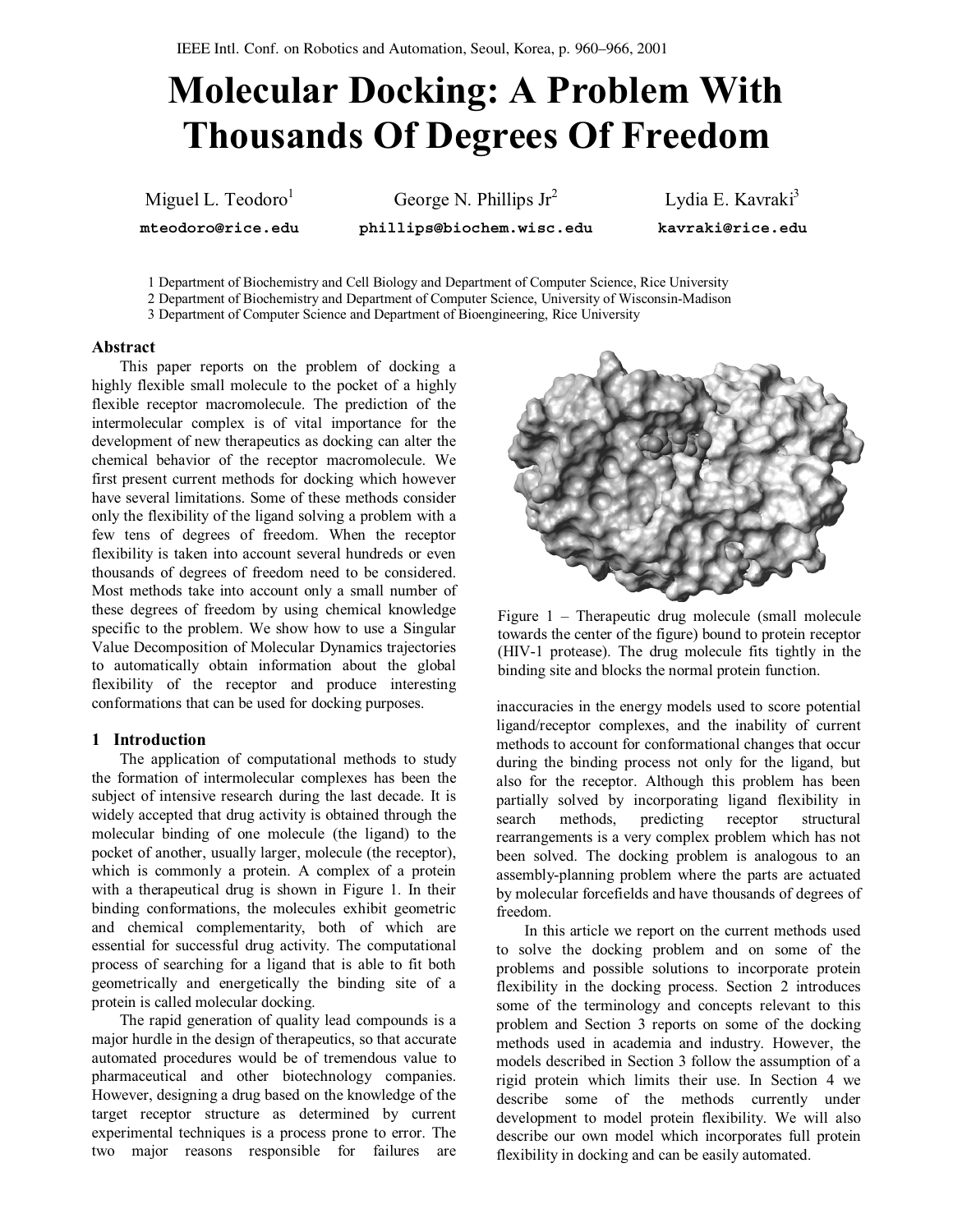## 2 Molecular Modeling

A molecule is characterized by a pair (A; B), in which A represents a collection of atoms, and B represents a collection of bonds between pairs of atoms. Information used for kinematic and energy computations is associated with each of the atoms and bonds. Each atom carries standard information, such as its van der Waals radius. Three pieces of information are associated with each bond: (i) bond length, is the distance between atom centers; (ii) bond angle, is the angle between two consecutive bonds; (iii) whether the bond is rotatable or not (for an illustration of rotatable bonds see Figure 2). Since bond lengths and angles do not change significantly, it is common practice to consider them fixed. Thus the degrees of freedom of the molecule arise from the rotatable bonds. The three dimensional embedding of a molecule defined when we assign values to its rotatable bonds is called the conformation of the molecule. Ligands typically have 3-15 rotatable bonds, while receptors have 1,000-2,000 rotatable bonds. The dimension of the combined search space makes the docking problem computationally intractable.

One key aspect of molecular modeling is calculating the energy of conformations and interactions. This energy can be calculated with a wide range of methods ranging from quantum mechanics to purely empirical energy functions. The accuracy of these functions is usually proportional to its computational expense and choosing the correct energy calculation method is highly dependent on the application. Computation times for different methods can range from a few milliseconds on a workstation to several days on a supercomputer.

In the context of docking, energy evaluations are usually carried out with the help of a scoring function and developing these is a major challenge facing structure based drug design<sup>[1]</sup>. No matter how efficient and accurate the geometric modeling of the binding process is, without good scoring functions it is impossible to obtain correct solutions. The two main characteristics of a good scoring function are selectivity and efficiency. Selectivity enables the function to distinguish between correctly and incorrectly docked structures and efficiency enables the docking program to run in a reasonable amount of time.

A large number of current scoring functions are based on forcefields that were initially designed to simulate the function of proteins<sup>[2,3]</sup>. A forcefield is an empirical fit to the potential energy surface in which the protein exists and is obtained by establishing a model with a combination of bonded terms (bond distances, bond angles, torsional angles, etc.) and non-bonded terms (van der Waals and electrostatic). The relative contributions of these terms are adjusted for the different types of atoms in the simulated molecule by adjusting a series of empirical parameters. Some scoring functions used in molecular docking have been adapted to include terms such as solvation and entropy<sup>[4]</sup>. A separate approach is to use statistical scoring functions that are



Figure 2 - A drug molecule. Spheres represent atoms and bonds connecting them are represented by sticks. Curved arrows represent the rotatable degrees of freedom around bonds.

derived using experimental data<sup>[5]</sup>.

#### 3 Rigid Protein Docking

Most of the docking methods used at the present moment in academic and industrial research assume a rigid protein. To illustrate the methodology used by these methods we will briefly discuss three of the most common programs used for docking: Autodock<sup>[4]</sup>, Dock<sup>[6]</sup> and  $FlexX^{[7]}$ .

Autodock uses a kinematic model for the ligand similar to the one illustrated in Figure 2. The ligand begins the search process randomly outside the binding site and by exploring the values for translations, rotations and its internal degrees of freedom, it will eventually reach the bound conformation. Distinction between good and bad docked conformations is carried out by the scoring function. Autodock is able to use Monte Carlo methods or simulated annealing (SA) in the search process and in its last version introduced the ability to use genetic algorithms (GA). The routine implemented in the recent release is a Lamarkian genetic algorithm (LGA), in which a traditional GA is used for global search and is combined with a Solis and Wets local search procedure. Morris *et al*<sup>[4]</sup> show that the new LGA is able to handle ligands with a larger number of degrees of freedom than SA or traditional GA.

FlexX and Dock both use an incremental construction algorithm which attempts to reconstruct the bound ligand by first placing a rigid anchor in the binding site and later using a greedy algorithm to add fragments and complete the ligand structure. Although these programs are more efficient than Autodock in the sense that they require fewer energy evaluations there exist some tradeoffs. One of main problems is that it is not trivial to choose the anchor fragment and its choice will determine what solutions can be obtained. Also the greedy algorithm propagates errors resulting from initial bad choices that lead to missing final conformations of lower energy.

In order to solve the docking problem conformation methods using standard robotics techniques such as probabilistic roadmap planning have been recently described<sup>[8,9]</sup>. In addition to being successful in finding the correct docking conformation these methods are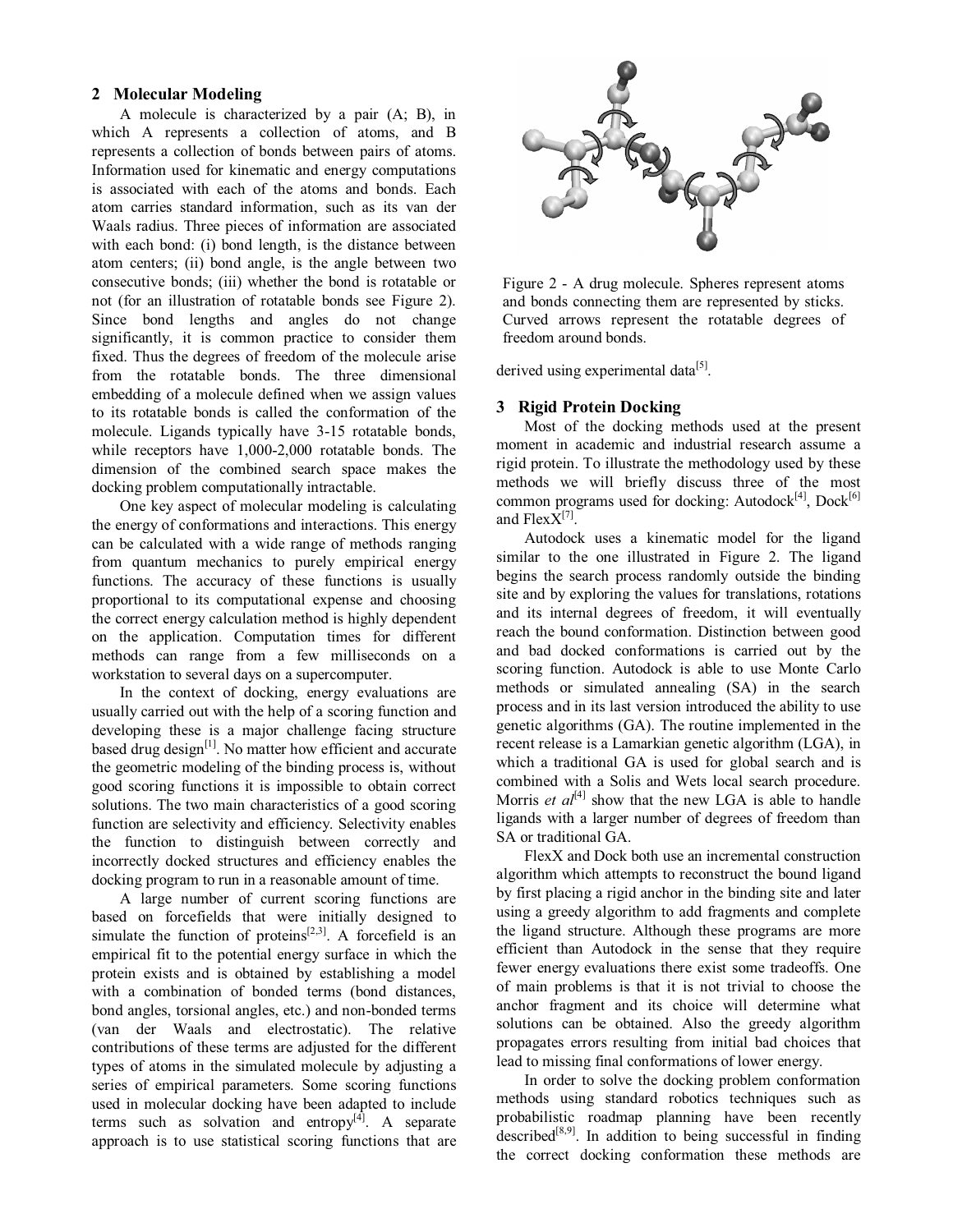useful in identifying possible binding sites and in providing a computational efficient description of the dynamics of ligand binding.

## 4 Modeling Protein Flexibility

One of the greatest challenges facing current structure-based rational drug design is the integration of protein flexibility in docking methods used to screen databases of possible therapeutic compounds. In this section we present a survey of the approaches under research to model protein flexibility and at the end of this section we present our own solution to this problem.

Current docking methods follow the assumption that protein structures are rigid entities and that it is the ligand that during the binding process changes its threedimensional structure to find the best spatial and energetic fit to the protein's binding site. This assumption follows the model of lock-and-key binding first proposed by Emil Fischer in 1890. However, a better description of the mechanism of interaction between a protein and its ligand was given by Koshland in 1958 with the induced-fit model. In this model both the protein and the ligand are flexible and when they interact to form a complex both structures change their conformation to form a minimum energy perfect-fit. Unfortunately doing an exact modeling of the flexibility available to the protein during the binding process is still far beyond our present computational capability. Whereas conventional ligand modeling techniques are able to handle up to approximately 30 degrees of freedom when searching for a docked conformation, modeling the full flexibility of the protein requires more than 1000 degrees of freedom, even for a small size protein.

Although the methods described in Section 3 have shown reasonable success in screening for candidate drugs, several studies have exposed their problems and limitations<sup>[10,11]</sup>. These problems are especially important when non-negligible changes in conformation are present during the binding process. This leads to final docking results that entirely fail to identify potential drug candidates or otherwise assign them very poor binding scores. To overcome limitations from the rigid protein assumption, several approximations have been used to model protein flexibility. These approximations can be divided in two groups: models which try to account for the flexibility of the protein in the binding region and models which simulate the flexibility as a whole.

# 4.1 Partial Protein Flexibility

The first approximation used in modeling partial protein flexibility was the soft-docking method first described by Jiang and Kim<sup>[12]</sup>. The principle underlying this method consists of decreasing the van der Waals repulsion energy term between the atoms in the binding site and those in the ligand. This method could result in final solutions that include physically impossible atom collisions. Nevertheless, due to the mobility available to the protein atoms in the binding site, it is possible that there is a low energy rearrangement of these that would eliminate collisions while maintaining the conformation of the ligand returned during its conformational search. This method has the advantage of being computationally efficient as it still describes the protein using fixed coordinates. The method is also easy to implement since it does not require changes to the energy evaluation function besides changing van der Waals parameters.

The most common approximation used to incorporate partial protein flexibility in modeling the binding process is to select a few degrees of freedom in the protein binding site and do a simultaneous search of the combined ligand/protein conformational space. Incorporating select degrees of freedom from the binding site in the conformational search process is based on the assumption that these degrees of freedom are the ones playing a major role in determining the conformational changes during the binding process. This choice requires deep chemical understanding of the system under study and is therefore difficult to automate. Furthermore, even for proteins which are considered relatively rigid, Murray et  $al^{[11]}$  show that protein backbone changes often play a critical role and these are difficult to model using only a few degrees of freedom. The optimization techniques used for this approach are the same as for the rigid protein but are now required to handle a larger number of degrees of freedom resulting in overall less efficiency.

One of the earliest reports of using select degrees of freedom from the protein was described by Jones et  $al^{[13]}$ and was implemented in the program GOLD (Genetic Optimization for Ligand Docking). This program improves on the rigid protein model by performing a conformational search on the binding site with the aim of improving the hydrogen bonding network between the protein and the ligand. Hydrogen bonds are local electrostatic interactions between pairs of atoms which play an important energetic role in ligand recognition and binding. GOLD selects the degrees of freedom in the binding site that correspond to reorientations of hydrogen bond donor and acceptor groups. These degrees of freedom represent only a very small fraction of the total conformational space that is available but should account for a significant difference in binding energy values. More recent studies have been reported $[14-16]$  in which other degrees of freedom from aminoacid sidechains are also used in the conformational search. These are searched using stochastic methods with arbitrary step sizes or using rotamer libraries<sup>[17]</sup>. Rotamer libraries consist of discrete sidechain conformations of low energy which are usually determined from statistical analysis of structural data derived experimentally.

# 4.2 Full Protein Flexibility

Ideally ligand docking to a protein could be simulated using Molecular Dynamics (MD). This has the advantage that not only it takes into account all the degrees of freedom available to the protein but also enables an explicit modeling of the solvent. Furthermore,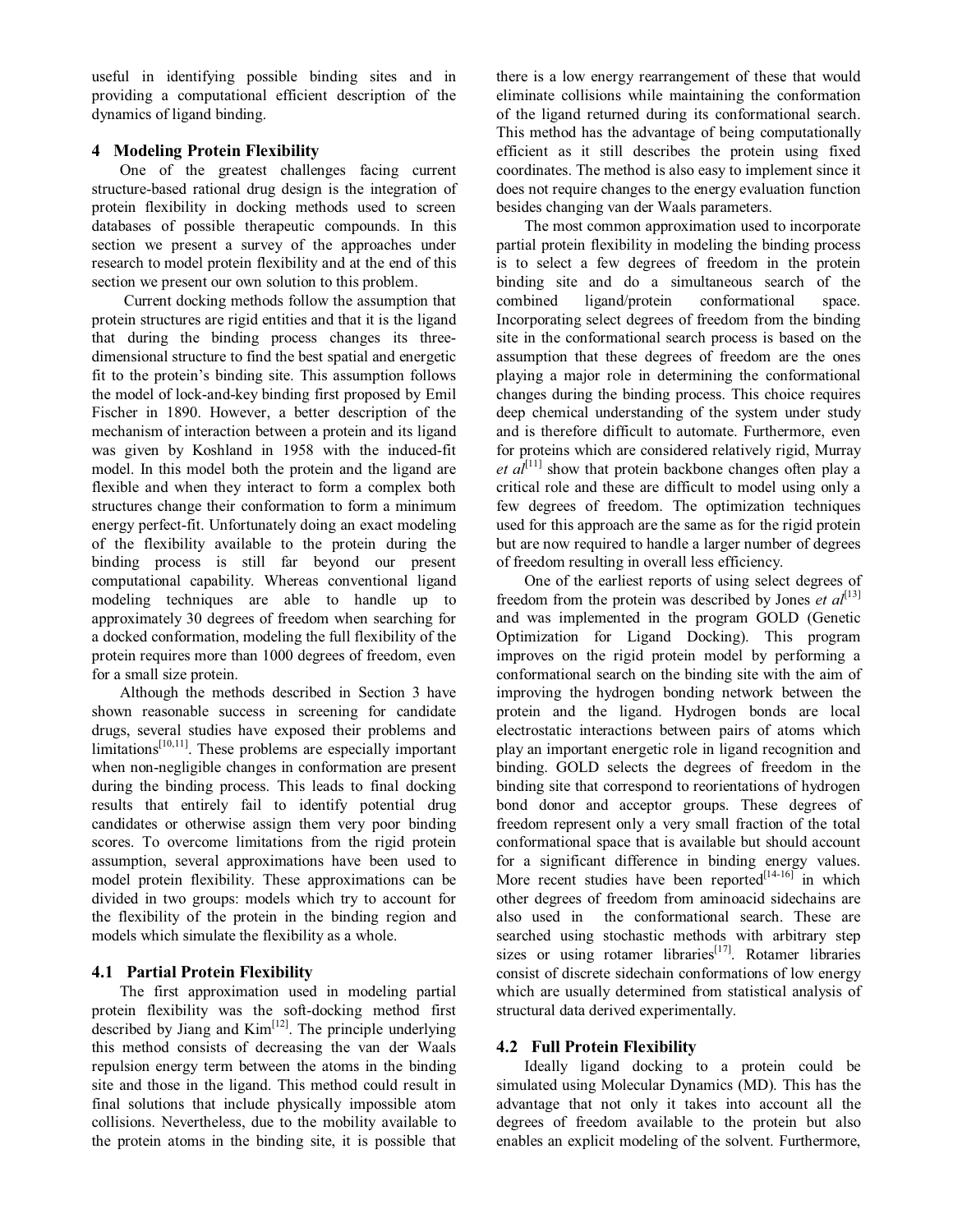accurate energy calculations can also be carried out using the free energy perturbation method. Unfortunately, modeling proteins using MD is computationally expensive, and the computational power necessary to simulate the full process of diffusion and ligand binding without any approximations will be out of our reach for many years to come. Recently Mangoni et al<sup>[18]</sup> reported a modification to the standard MD protocol which reduces the computational time required for the docking simulation. The protocol consists of separating the center of mass motion of the ligand from its internal and rotational motions by coupling the different degrees of freedom to separate thermal baths. This optimization allows the ligand to sample the space surrounding the binding site faster while maintaining correct interactions with both protein and solvent.

An alternative approach to model full protein flexibility is to generate an ensemble of rigid protein conformations that together represent the conformational diversity available to the protein. These conformations can later be docked to a database of ligands using traditional rigid-protein/flexible-ligand methods. There are several possible methods to generate the ensembles, but unfortunately their accuracy is proportional to the difficulty in obtaining them. The most accurate ensemble is the one determined exclusively from experimental data. An example is the case where several structures of protein/ligand complexes are determined using X-ray crystallography bound to different candidate drugs. Under these circumstances it is usually possible to observe alternative binding modes directly<sup>[19]</sup>. Another less accurate option is to use the ensemble of structures that results from an experimental protein structure determination using the NMR (Nuclear Magnetic Resonance) technique. This docking methodology was first reported by Knegtel *et al*<sup>[20]</sup>. Finally, one can generate an ensemble using computational methods such as Monte Carlo (MC) or MD sampling. The accuracy of these alternatives is closely related to the accuracy of the force field used and is limited by the ability of these computational techniques to effectively sample the conformational space<sup>[21]</sup>. Docking to an ensemble of structures generated using MD was first reported by Pang and Kozikowski<sup>[22]</sup>.

A different representation for full protein flexibility is to divide the protein in tightly coupled domains whose constituent atoms move collectively as one. Hinges connect the domains and the motion of the protein is simulated similarly to an articulated robot. Required conformational changes inside domains can be handled using minimization. An application of this model to the docking problem was reported by Sandak et  $al^{[23]}$ .

## 4.2.1 Modeling Protein Flexibility With Collective Modes Of Motion

The approach we are presentely investigating to account for full protein flexibility while reducing the computational complexity of the problem is to use the

concept of essential dynamics<sup>[24]</sup>. This formulation divides the conformational space accessible to the protein into two subspaces: (1) an essential subspace containing only a few degrees of freedom which correspond to major modes of anharmonic motion and describe most of the positional fluctuations; and (2) a nonessential subspace consisting of constrained harmonic motions. By using only the major modes of motion in the essential subspace of the protein it is possible to simulate an approximation to the interaction between a protein and its ligand in a conformational space of much lower dimensionality.

The mathematical formulation we use to determine the collective major modes of motion is the Singular Value Decomposition (SVD) of the displacement matrix derived from a molecular dynamics simulation<sup>[25,26]</sup>. As an alternative to MD data it is also possible to use ensembles of structures determined experimentally either by X-ray crystallography or by NMR.

The SVD of a matrix, A, is defined as:

## $A = U \Sigma V^{T},$  (1)

where U and V are orthonormal matrices and  $\Sigma$  is a nonnegative diagonal matrix whose diagonal elements,  $\sigma_i$ , are the singular values of A. The columns of matrices U and V are called the left and right singular vectors, respectively. Matrix A is constructed by the column-wise concatenation of atomic displacement vectors, for each time sample during a molecular dynamics run. The left singular vectors of the SVD of A will span the space sampled by the protein during the entire simulation. The left singular vectors corresponding to the largest singular values reflect the major modes of motion in the protein and span the essential subspace. The right singular vectors are projections of the dynamics trajectory along the left singular vectors. The advantage of this mathematical transformation is that it changes the basis of representation of our problem. Whereas initially all our degrees of freedom were identically important, using this method we are able to rank our collective degrees of freedom by the order of their eigenvalues. Moreover, this method does not require an intimate knowledge of the system in order to select a few degrees of freedom. The choice is determined by the eigenvalue rank.

The data used in the SVD computation was taken from a 500ps simulation of HIV-1 protease in a box of water molecules using periodical boundary conditions and full electrostatic computation. In Figure 3 we show the rank order eigenvalue spectrum of the SVD analysis of the coordinate data for all 3120 atoms in our protein system. In this plot only the first 30 out of 9360 eigenvalues are shown. The largest eigenvalue accounts for 18% of the cumulative eigenvalue sum and the first 20 account for 63%. It is clear from these values that on the new basis only a few degrees of freedom account for most of the conformational variation. Given this result we are able to approximate the most significant part of the motion in a space with significantly fewer dimensions. One problem with this approximation is that some of the motions in this new conformational space lead to high-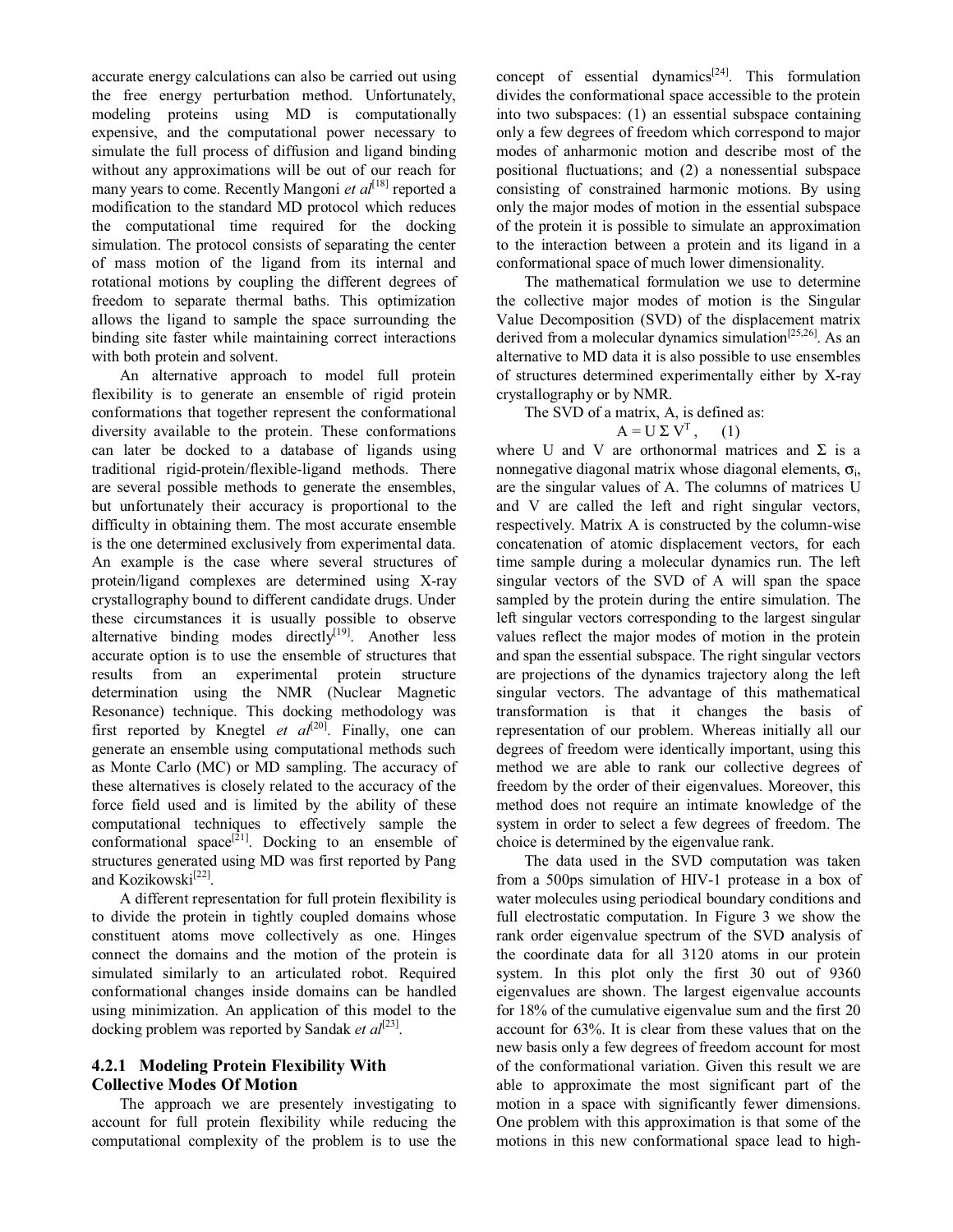

Figure 3 - Rank order eigenvalue spectrum of a SVD analysis of a 500ps MD trajectory.

energy conformations due to distortions in the internal structure of the ligand. We are currently dealing with this problem by performing standard energy minimization methods. We are also developing fast geometry correction methods for the internal structure of the protein which could help eliminate this problem.

In Figure 4 (center representation) we show the backbone representation for HIV-1 protease as determined by X-ray crystallography. The arrows show the mapping of the high dimensional first left singular vector motion into several Cartesian vectors on the backbone of the protein. The directions of the arrows indicate the direction of the motion at that position of the protein and the size of the arrows indicate the relative magnitudes of motion from one region to another. This mapping is in accordance to what would be expected for HIV-1 protease with most of the motion concentrated in flexible loops and on the two flexible flaps that cover the binding site. Using this experimental structure and the first left singular vector we can "actuate" the protein along this degree of freedom in one direction or the other (left and right representations). It is important to note that although the protein is moving as a whole, we are using only one degree of freedom of the new basis to describe that motion. This method can also be used to generate ensembles of structures for rigid docking as described in Section 4.2. In comparison with the ensemble extracted directly from the MD trajectory our method generates a more representative ensemble since the sampling is being done over the most significant degrees of freedom.

#### 5 Discussion

Most of the docking programs presently being used simulate the binding of a flexible ligand to a rigid biological receptor. This model does not reflect the actual physical process of binding and limits or in some cases even prevents the correct identification of potential drug candidates. In this paper we reviewed some of the approaches under research to incorporate protein flexibility in the docking simulation. Some of these approaches have drawbacks such as high computational cost, limited sampling of the receptor conformational space, or require a deep understanding of the biological system making automation difficult. Here we described an alternative method to model protein flexibility based on the SVD of a molecular dynamics trajectory. This procedure is of general applicability, requires a practical amount of computational power and is easily automated.

Our discussion reveals the challenging representational and computational problems that need to be addressed to arrive to efficient molecular docking techniques. We believe that the work done in robotics on kinematics can help in the accurate simulation of protein flexibility and reduce the need of expensive energy minimizations. We also believe that the development of probabilistic path planners that can deal with many degrees of freedom robots will lead to the developmentof planners that lead to the docking of the flexible ligand in a flexible protein<sup>[9]</sup>



Figure 4 - First collective mode of motion for HIV-1 protease. The backbone structure of the protein as determined experimentally is shown in the center. Arrows indicate the mapping of the first left singular vector in the most significant collective motion. The structure can be "actuated" using this single degree of freedom (left and right structures).